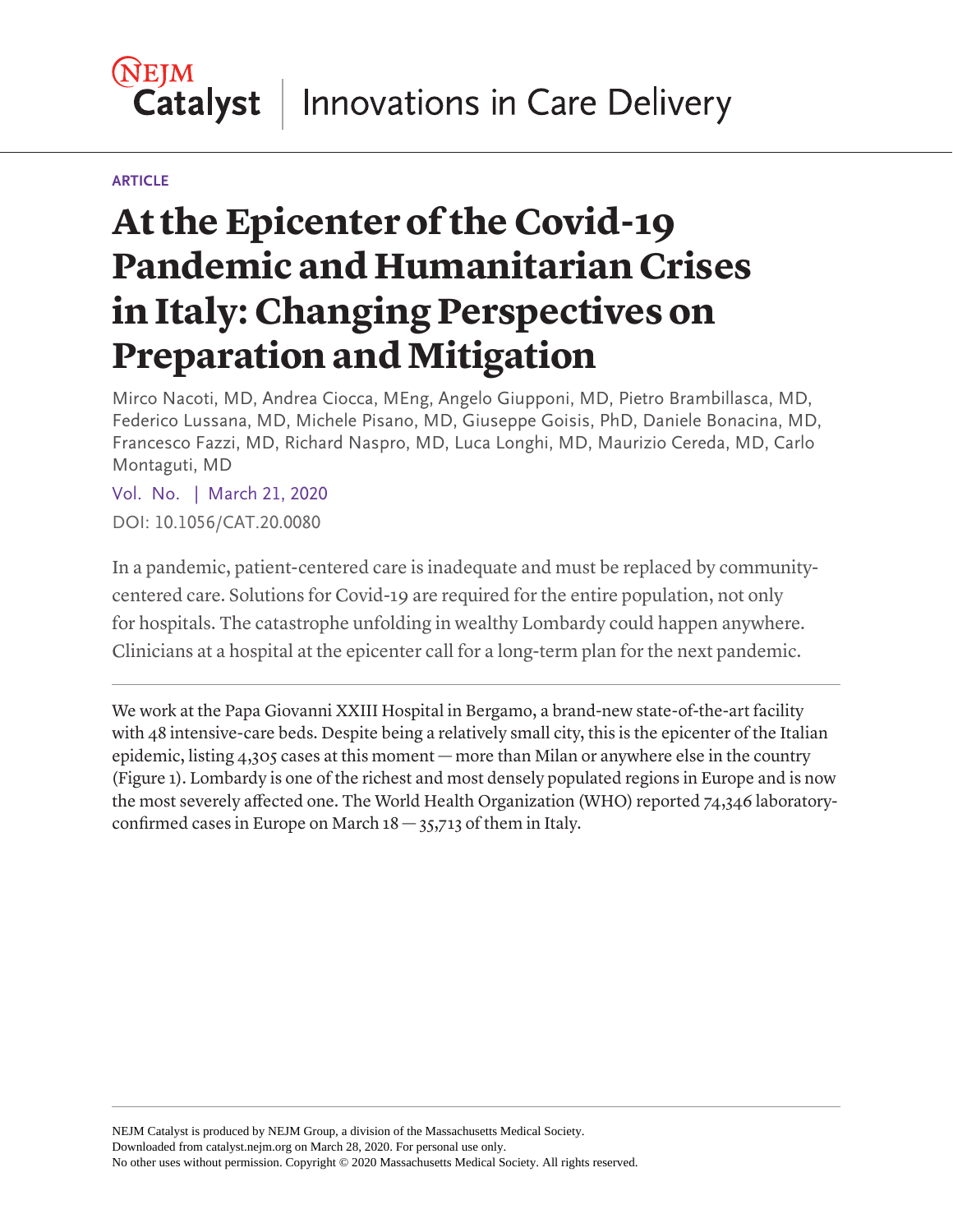# Laboratory-Confirmed Cases of Covid-19 in the 12 Provinces of the Lombardy Region Since February 24, 2020.

Data from the Italian Ministry of Health, Civil Protection Department.



Source: https://datastudio.google.com/u/0/reporting/91350339-2c97-49b5-92b8-965996530f00/page/RdlHB NEJM Catalyst (catalyst.nejm.org) @ Massachusetts Medical Society

Our own hospital is highly contaminated, and we are far beyond the tipping point: 300 beds out of 900 are occupied by Covid-19 patients. Fully 70% of ICU beds in our hospital are reserved for critically ill Covid-19 patients with a reasonable chance to survive. The situation here is dismal as we operate well below our normal standard of care. Wait times for an intensive care bed are hours long. Older patients are not being resuscitated and die alone without appropriate palliative care, while the family is notified over the phone, often by a well-intentioned, exhausted, and emotionally depleted physician with no prior contact.

But the situation in the surrounding area is even worse. Most hospitals are overcrowded, nearing collapse while medications, mechanical ventilators, oxygen, and personal protective equipment are not available. Patients lay on floor mattresses. The health care system struggles to deliver regular services — even pregnancy care and child delivery — while cemeteries are overwhelmed, which

NEJM CATALYST INNOVATIONS IN CARE DELIVERY **2** 2

NEJM Catalyst is produced by NEJM Group, a division of the Massachusetts Medical Society. Downloaded from catalyst.nejm.org on March 28, 2020. For personal use only. No other uses without permission. Copyright © 2020 Massachusetts Medical Society. All rights reserved.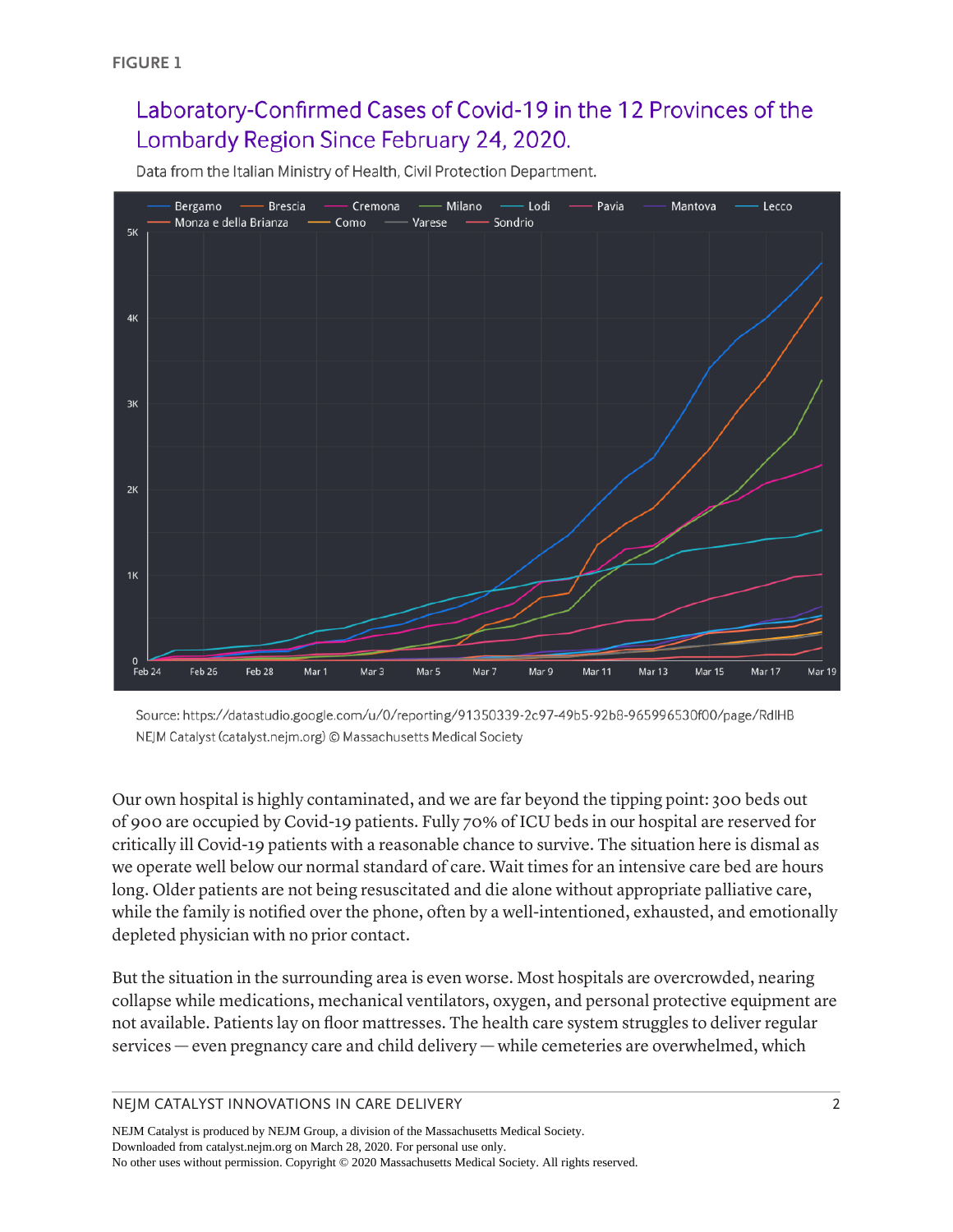will create another public health problem. In hospitals, health care workers and ancillary staff are alone, trying to keep the system operational. Outside the hospitals, communities are neglected, vaccination programs are on standby, and the situation in prisons is becoming explosive with no social distancing. We have been in quarantine since March 10. Unfortunately, the outside world seems unaware that in Bergamo, this outbreak is out of control.

Western health care systems have been built around the concept of *patient-centered care*, but an epidemic requires a change of perspective toward a concept of*community-centered care*. What we are painfully learning is that we need experts in public health and epidemics, yet this has not been the focus of decision makers at the national, regional, and hospital levels. We lack expertise on epidemic conditions, guiding us to adopt special measures to reduce epidemiologically negative behaviors.

For example, we are learning that hospitals might be the main Covid-19 carriers, as they are rapidly populated by infected patients, facilitating transmission to uninfected patients. Patients are transported by our regional system,1 which also contributes to spreading the disease as its ambulances and personnel rapidly become vectors. Health workers are asymptomatic carriers or sick without surveillance; some might die, including young people, which increases the stress of those on the front line.

This disaster could be averted only by massive deployment of outreach services. *Pandemic solutions are required for the entire population*, not only for hospitals. Home care and mobile clinics avoid unnecessary movements and release pressure from hospitals.2 Early oxygen therapy, pulse oximeters, and nutrition can be delivered to the homes of mildly ill and convalescent patients, setting up a broad surveillance system with adequate isolation and leveraging innovative telemedicine instruments. This approach would limit hospitalization to a focused target of disease severity, thereby decreasing contagion, protecting patients and health care workers, and minimizing consumption of protective equipment. In hospitals, protection of medical personnel should be prioritized. No compromise should be made on protocols; equipment must be available. Measures to prevent infection must be implemented massively, in all locations and including vehicles. We need dedicated Covid-19 hospital pavilions and operators, separated from virus-free areas.

*This outbreak is more than an intensive care phenomenon, rather it is a public health and humanitarian crisis*.3 It requires social scientists, epidemiologists, experts in logistics, psychologists, and social workers. We urgently need humanitarian agencies who recognize the importance of local engagement. WHO has declared deep concern about the spread and severity of the pandemic and about the alarming levels of inaction. However, bold measures are needed to slow down the infection. Lockdown is paramount: social distancing reduced transmission by about 60% in China. But a further peak will likely occur when restrictive measures are relaxed to avoid major economic impact.4 We strongly need a shared point of reference to understand and fight this outbreak.*We need a long-term plan for the next pandemic.*

Coronavirus is the Ebola of the rich and requires a coordinated transnational effort. It is not particularly lethal, but it is very contagious. The more medicalized and centralized the society,

NEJM CATALYST INNOVATIONS IN CARE DELIVERY **3** 3

NEJM Catalyst is produced by NEJM Group, a division of the Massachusetts Medical Society. Downloaded from catalyst.nejm.org on March 28, 2020. For personal use only. No other uses without permission. Copyright © 2020 Massachusetts Medical Society. All rights reserved.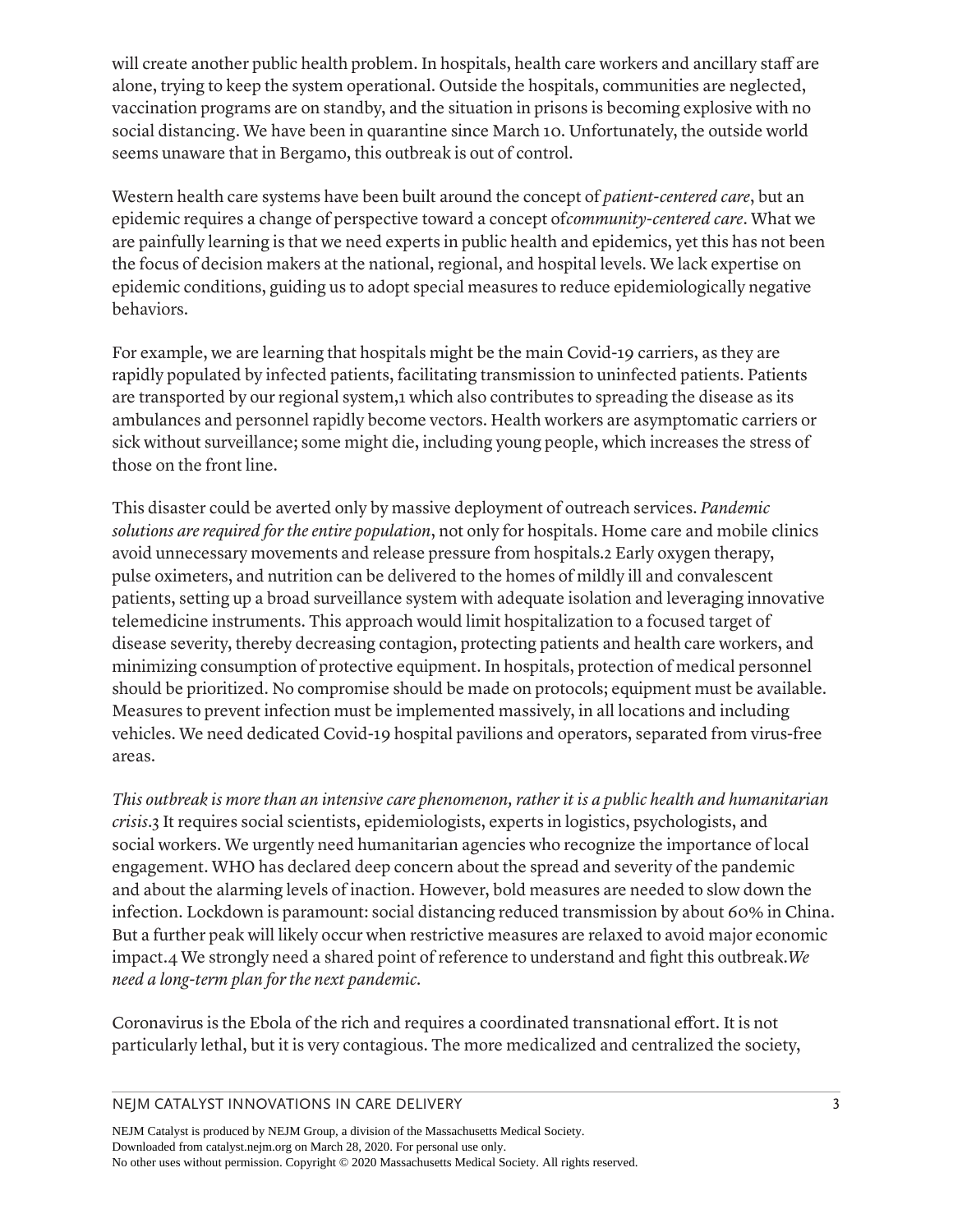the more widespread the virus. This catastrophe unfolding in wealthy Lombardy could happen anywhere.

#### **Mirco Nacoti, MD**

Department of Anesthesia and Intensive Care, Pediatric Intensive Care Unit, Papa Giovanni XXIII Hospital, Bergamo, Italy

**Andrea Ciocca, MEng** Associazione Sguazzi, Bergamo, Italy

**Angelo Giupponi, MD** Emergency Department, Papa Giovanni XXIII Hospital, Bergamo, Italy

**Pietro Brambillasca, MD** Department of Anesthesia and Intensive Care, Papa Giovanni XXIII Hospital, Bergamo, Italy

**Federico Lussana, MD** Hematology and Bone Marrow Transplant Unit, Papa Giovanni XXIII Hospital, Bergamo, Italy

**Michele Pisano, MD** General Surgery Department, Papa Giovanni XXIII Hospital, Bergamo, Italy

**Giuseppe Goisis, PhD** Associazone Compagnia Brincadera, Bergamo, Italy

**Daniele Bonacina, MD** Pediatric Anesthesia and Intensive Care, Papa Giovanni XXIII Hospital, Bergamo, Italy

**Francesco Fazzi, MD** Pediatric Anesthesia and Intensive Care, Papa Giovanni XXIII Hospital, Bergamo, Italy

**Richard Naspro, MD** Urology Department, Papa Giovanni XXIII Hospital, Bergamo, Italy

**Luca Longhi, MD** Neurointensive Care, Papa Giovanni XXIII Hospital, Bergamo, Italy

**Maurizio Cereda, MD** Anesthesiology and Critical Care, Perelman School of Medicine, University of Pennsylvania

**Carlo Montaguti, MD** Centre Medico Social Focolari, Man, Ivory Coast

#### NEJM CATALYST INNOVATIONS IN CARE DELIVERY 4

NEJM Catalyst is produced by NEJM Group, a division of the Massachusetts Medical Society. Downloaded from catalyst.nejm.org on March 28, 2020. For personal use only. No other uses without permission. Copyright © 2020 Massachusetts Medical Society. All rights reserved.